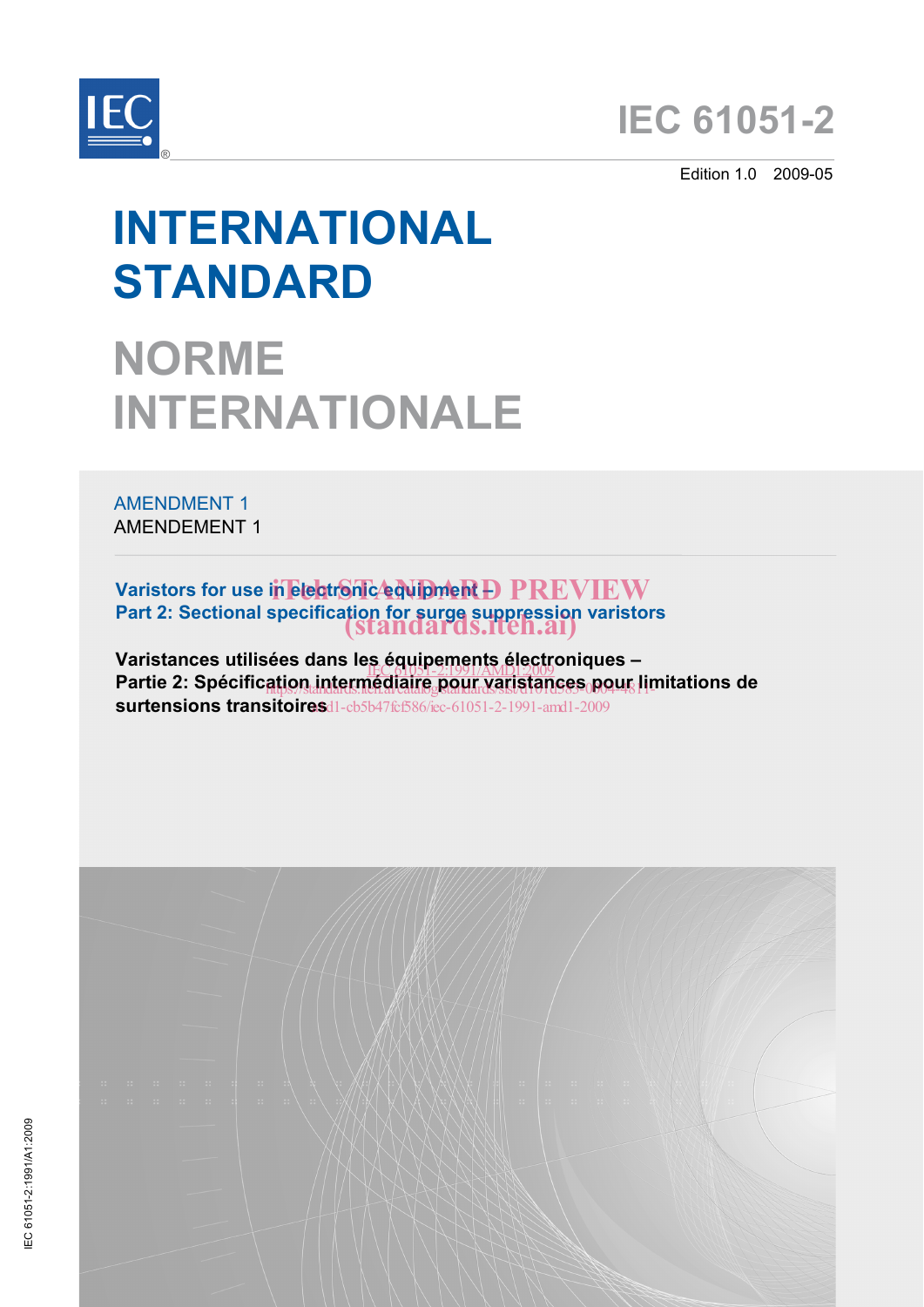

# **THIS PUBLICATION IS COPYRIGHT PROTECTED**

### **Copyright © 2009 IEC, Geneva, Switzerland**

All rights reserved. Unless otherwise specified, no part of this publication may be reproduced or utilized in any form or by any means, electronic or mechanical, including photocopying and microfilm, without permission in writing from either IEC or IEC's member National Committee in the country of the requester.

If you have any questions about IEC copyright or have an enquiry about obtaining additional rights to this publication, please contact the address below or your local IEC member National Committee for further information.

Droits de reproduction réservés. Sauf indication contraire, aucune partie de cette publication ne peut être reproduite ni utilisée sous quelque forme que ce soit et par aucun procédé, électronique ou mécanique, y compris la photocopie et les microfilms, sans l'accord écrit de la CEI ou du Comité national de la CEI du pays du demandeur. Si vous avez des questions sur le copyright de la CEI ou si vous désirez obtenir des droits supplémentaires sur cette publication, utilisez les coordonnées ci-après ou contactez le Comité national de la CEI de votre pays de résidence.

IEC Central Office 3, rue de Varembé CH-1211 Geneva 20 Switzerland Email: inmail@iec.ch Web: www.iec.ch

#### **About the IEC**

The International Electrotechnical Commission (IEC) is the leading global organization that prepares and publishes International Standards for all electrical, electronic and related technologies.

#### **About IEC publications**

The technical content of IEC publications is kept under constant review by the IEC. Please make sure that you have the latest edition, a corrigenda or an amendment might have been published.

Catalogue of IEC publications: www.iec.ch/searchpub

The IEC on-line Catalogue enables you to search by a variety of criteria (reference number, text, technical committee,...).<br>■ Catalogue of IEC publications: www.iec.ch/search by a variety of criteria (reference number, te It also gives information on projects, withdrawn and replaced publications.<br>
E IEC Just Published: www.jec.ch/online.news/justaub.

■ IEC Just Published: www.iec.ch/online\_news/justpub

Stay up to date on all new IEC publications. Just Published details twice a month all new publications released. Available on-line and also by email. IEC 61051-2:1991/AMD1:2009

Electropedia: www.electropedia.org/ards.iteh.ai/catalog/standards/sist/d101d583-0004-4811-

The world's leading online dictionary of electronic and electrical terms containing more than 20 000 terms and definitions in the control of the control of the control of the control of the control of the control of the co in English and French, with equivalent terms in additional languages. Also known as the International Electrotechnical Vocabulary online.

Customer Service Centre: www.iec.ch/webstore/custserv

If you wish to give us your feedback on this publication or need further assistance, please visit the Customer Service Centre FAQ or contact us:

Email: csc@iec.ch Tel.: +41 22 919 02 11

Fax: +41 22 919 03 00

# **A propos de la CEI**

La Commission Electrotechnique Internationale (CEI) est la première organisation mondiale qui élabore et publie des normes internationales pour tout ce qui a trait à l'électricité, à l'électronique et aux technologies apparentées.

#### **A propos des publications CEI**

Le contenu technique des publications de la CEI est constamment revu. Veuillez vous assurer que vous possédez l'édition la plus récente, un corrigendum ou amendement peut avoir été publié.

■ Catalogue des publications de la CEI: www.iec.ch/searchpub/cur\_fut-f.htm

Le Catalogue en-ligne de la CEI vous permet d'effectuer des recherches en utilisant différents critères (numéro de référence, texte, comité d'études,…). Il donne aussi des informations sur les projets et les publications retirées ou remplacées.

■ Just Published CEI: www.iec.ch/online\_news/justpub

Restez informé sur les nouvelles publications de la CEI. Just Published détaille deux fois par mois les nouvelles publications parues. Disponible en-ligne et aussi par email.

Electropedia: www.electropedia.org

Le premier dictionnaire en ligne au monde de termes électroniques et électriques. Il contient plus de 20 000 termes et définitions en anglais et en français, ainsi que les termes équivalents dans les langues additionnelles. Egalement appelé Vocabulaire Electrotechnique International en ligne.

■ Service Clients: www.iec.ch/webstore/custserv/custserv\_entry-f.htm

Si vous désirez nous donner des commentaires sur cette publication ou si vous avez des questions, visitez le FAQ du Service clients ou contactez-nous:

Email: csc@iec.ch Tél.: +41 22 919 02 11

Fax: +41 22 919 03 00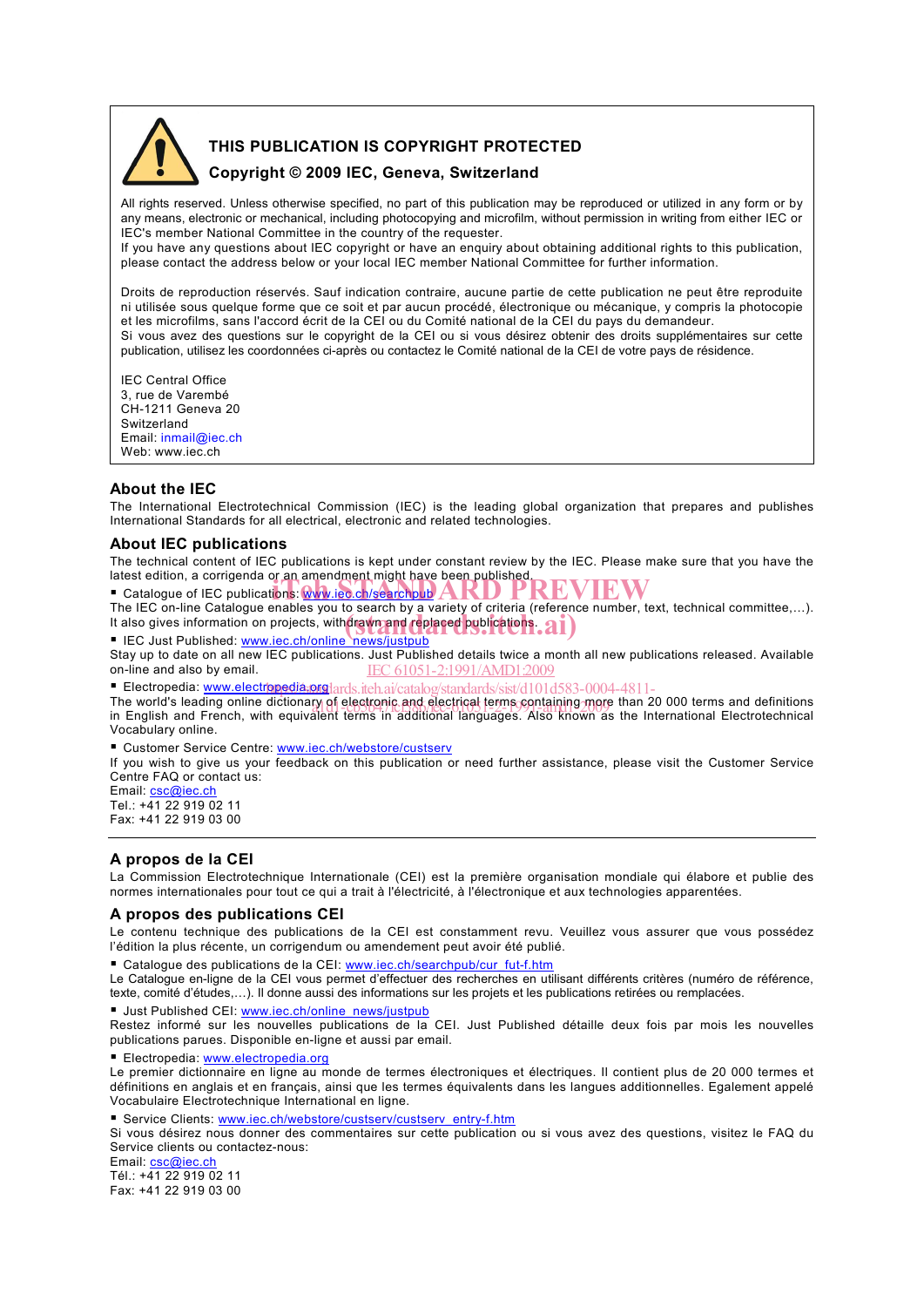



Edition 1.0 2009-05

# **INTERNATIONAL STANDARD**

# **NORME INTERNATIONALE**

AMENDMENT 1 AMENDEMENT 1

Varistors for use in electronic equipment D PREVIEW Part 2: Sectional specification for surge suppression varistors<br>
(Standards.iten.ai)

Varistances utilisées dans le<u>s équipements électr</u>oniques –<br>-Partie 2: Spécific<u>ation intermédiaire pour varistances pour li</u>mitations de **surtensions transitoires**  a1d1-cb5b47fcf586/iec-61051-2-1991-amd1-2009

INTERNATIONAL ELECTROTECHNICAL **COMMISSION** 

**COMMISSION** ELECTROTECHNIQUE

INTERNATIONALE **EXECUTE A REPORT OF THE EXECUTIVE OF THE EXECUTE A**<br>
EXECUTE PRIX PRICE CODE CODE PRIX



ICS 31.040.20

ISBN 978-2-88910-402-4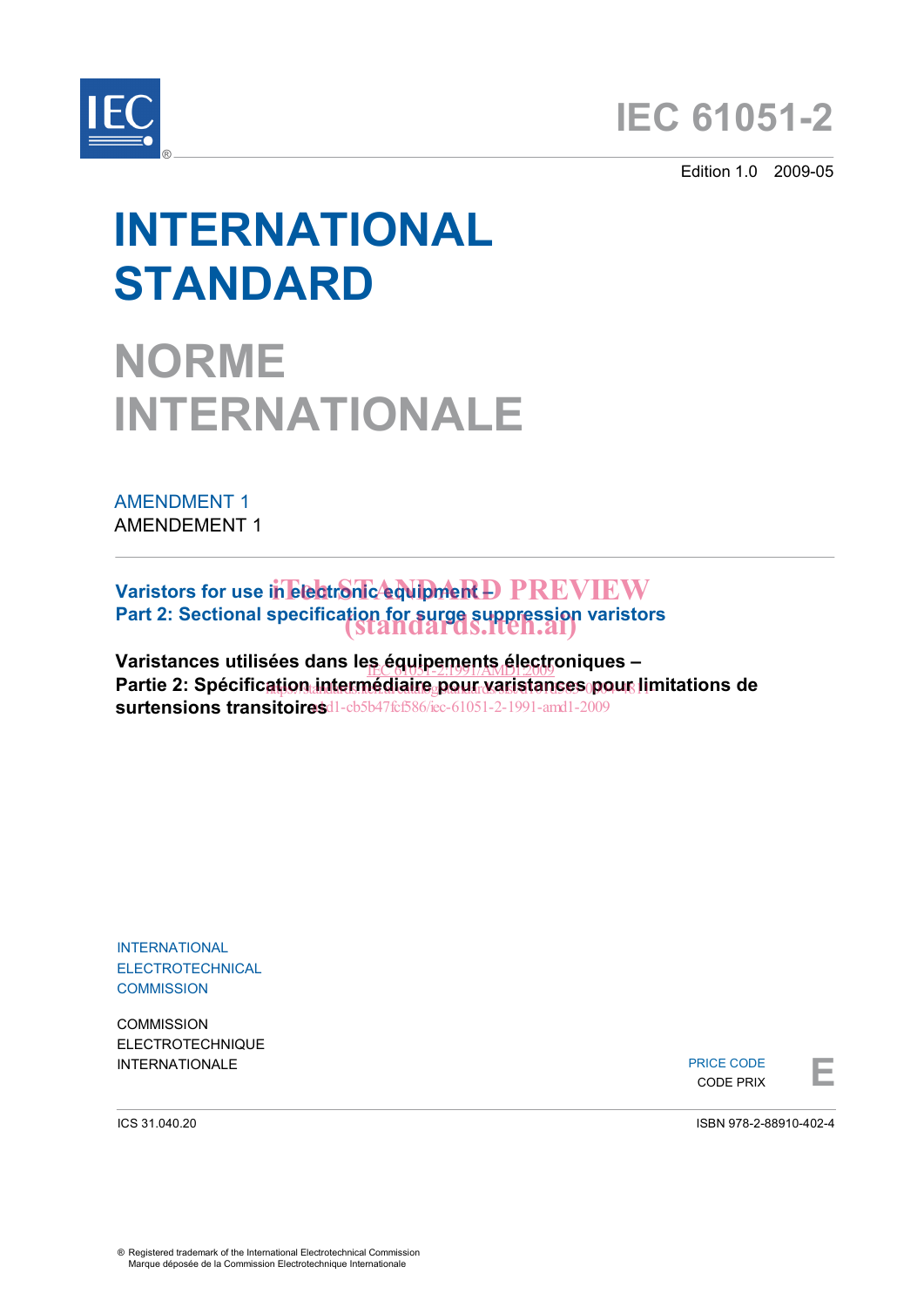# FOREWORD

This amendment has been prepared by IEC technical committee 40: Capacitors and resitors for electronic equipment.

The text of this amendment is based on the following documents:

| CDV         | Report on voting |  |  |  |  |
|-------------|------------------|--|--|--|--|
| 40/1931/CDV | 40/1974/RVC      |  |  |  |  |

Full information on the voting for the approval of this amendment can be found in the report on voting indicated in the above table.

The committee has decided that the contents of this amendment and the base publication will remain unchanged until the maintenance result date indicated on the IEC web site under "http://webstore.iec.ch" in the data related to the specific publication. At this date, the publication will be

- reconfirmed,
- withdrawn.
- replaced by a revised edition, or
- amended. (stan<del>dards.itc</del>h.ai) iTeh STANDARD PREVIEW

# **1.3 Related documents**

IEC 61051-2:1991/AMD1:2009

**Add the following new reference:** iteh.ai/catalog/standards/sist/d101d583-0004-4811-<br>Add the following new reference: 14764596/so 61051.2, 1991.exed.2009 a1d1-cb5b47fcf586/iec-61051-2-1991-amd1-2009

IEC 60664-1:1992, *Insulation coordination for equipment within low-voltage systems – Part 1: Principles, requirements and tests* 

*Add, after subclause 2.3.5, the following new subclause:* 

# **2.3.6 Combination pulse**

Annex A, with the following details which depend on the installation condition of the apparatus, in which the varistors are used (see IEC 60664-1, 2.2.2).

| Voltage line to neutral derived from nominal voltage a.c. or d.c. up to and<br>including | <b>Combination pulse</b><br>(based on overvoltage)<br>category I, II and III of<br>IEC 60664-1) |            |            |  |
|------------------------------------------------------------------------------------------|-------------------------------------------------------------------------------------------------|------------|------------|--|
|                                                                                          |                                                                                                 | Ш          | Ш          |  |
| 300 V                                                                                    | 1.5 kV $/$                                                                                      | $2,5$ kV / | 4.0 kV $/$ |  |
|                                                                                          | 0,75 kA                                                                                         | 1,25 kA    | $2,0$ kA   |  |
| 600 V                                                                                    | $2.5$ kV /                                                                                      | 4.0 kV $/$ | $6.0$ kV / |  |
|                                                                                          | 1,25 kA                                                                                         | 2,0 kA     | $3.0k$ A   |  |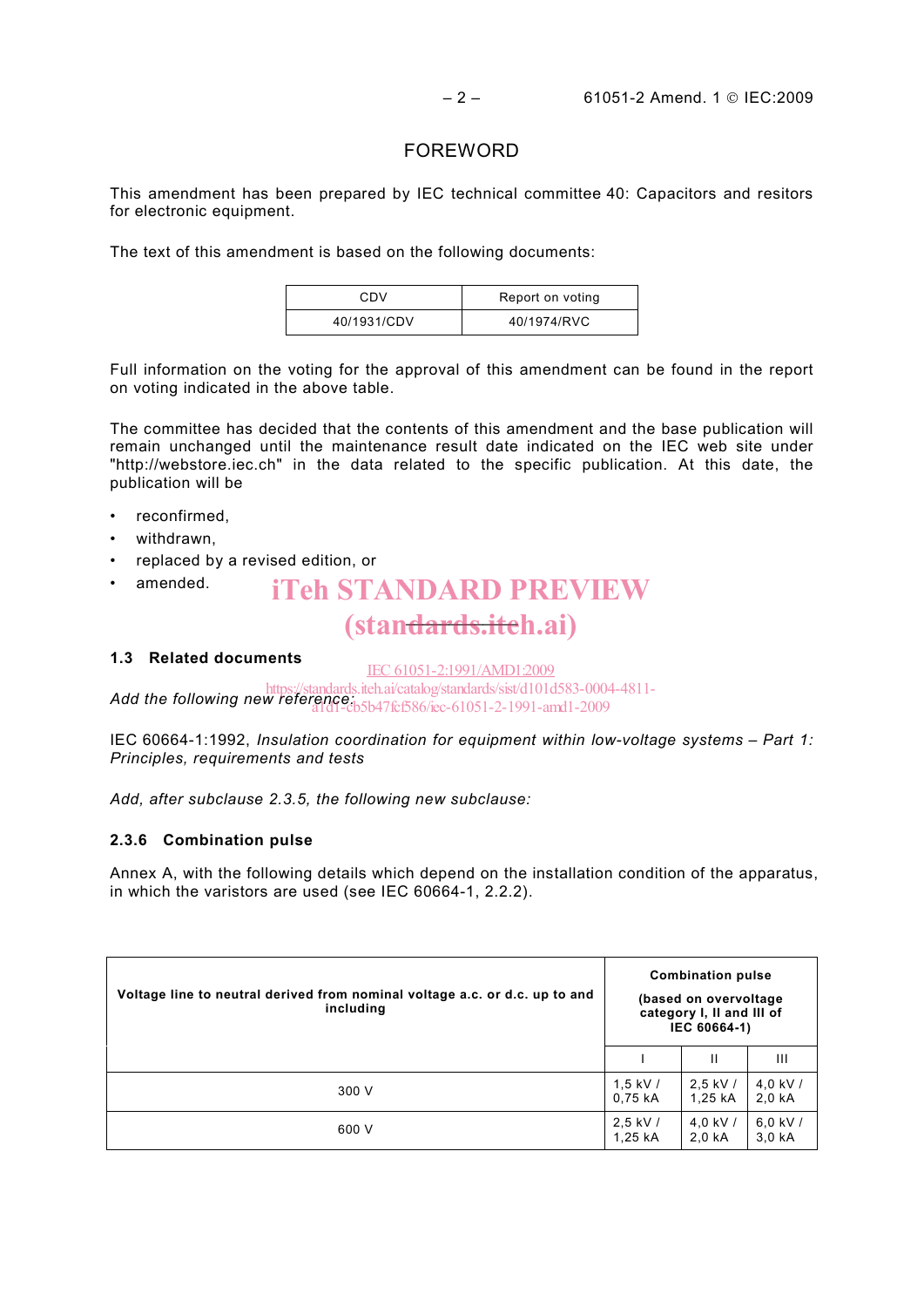#### **3.2.2 Tests**

*Add, after Notes 1 to 3 the following new Note 4:* 

NOTE 4 The pulse current test and the combination pulse test are considered to be alternative.

The detail specification shall indicate which test is performed. The combination pulse test should be performed in accordance with Annex A.

# **Table I**

*Replace the text related to Group 1 of Table I by the following new text:* 

| Subclause number and<br>test<br>(see Note 1) |                                                         | D<br><b>or</b><br><b>ND</b> | <b>Conditions of test</b><br>(see Note 1)                                                                                                                                                                                                                                                                                             |   | Sample size &<br>criterion of<br>acceptability<br>(see Note 2) |             | Performance<br>requirements<br>(see Note 1)                       |
|----------------------------------------------|---------------------------------------------------------|-----------------------------|---------------------------------------------------------------------------------------------------------------------------------------------------------------------------------------------------------------------------------------------------------------------------------------------------------------------------------------|---|----------------------------------------------------------------|-------------|-------------------------------------------------------------------|
|                                              |                                                         |                             |                                                                                                                                                                                                                                                                                                                                       | n | C                                                              | $\mathbf t$ |                                                                   |
| Group 1                                      |                                                         | D                           |                                                                                                                                                                                                                                                                                                                                       | 8 | $\mathbf{1}$                                                   | 3           |                                                                   |
| 4.5                                          | Pulse current<br>(or combination<br>pulse, see Note 4). |                             | Pulse current<br>10 pulses 8/20 µs, in one<br>direction, 2 per min<br>- Visual examination<br>- Leakage current or voltage teh.ai<br>at specified current<br>Combination pulse-2:1991/AMD1:2009<br>https://standapulses1/combingtiomdards/sist/d101d583-0004-4811-<br>apulse), 10-pmercine stic 6 1051-2-1991-and 1-2009<br>1 per min |   |                                                                |             | No visible damage<br>As specified in the detail<br>specification. |
|                                              |                                                         |                             | - Visual examination                                                                                                                                                                                                                                                                                                                  |   |                                                                |             | No visible damage                                                 |
|                                              |                                                         |                             | - Leakage current or voltage<br>at specified current                                                                                                                                                                                                                                                                                  |   |                                                                |             | As specified in the detail<br>specification.                      |
| 4.6                                          | Voltage under pulse<br>condition                        |                             | At class current                                                                                                                                                                                                                                                                                                                      |   |                                                                |             | As specified in the detail<br>specification.                      |
| 4.8                                          | Voltage proof                                           |                             | (Insulated varistors only)<br>Method: As specified in the<br>detail specification.                                                                                                                                                                                                                                                    |   |                                                                |             | As in 4.8                                                         |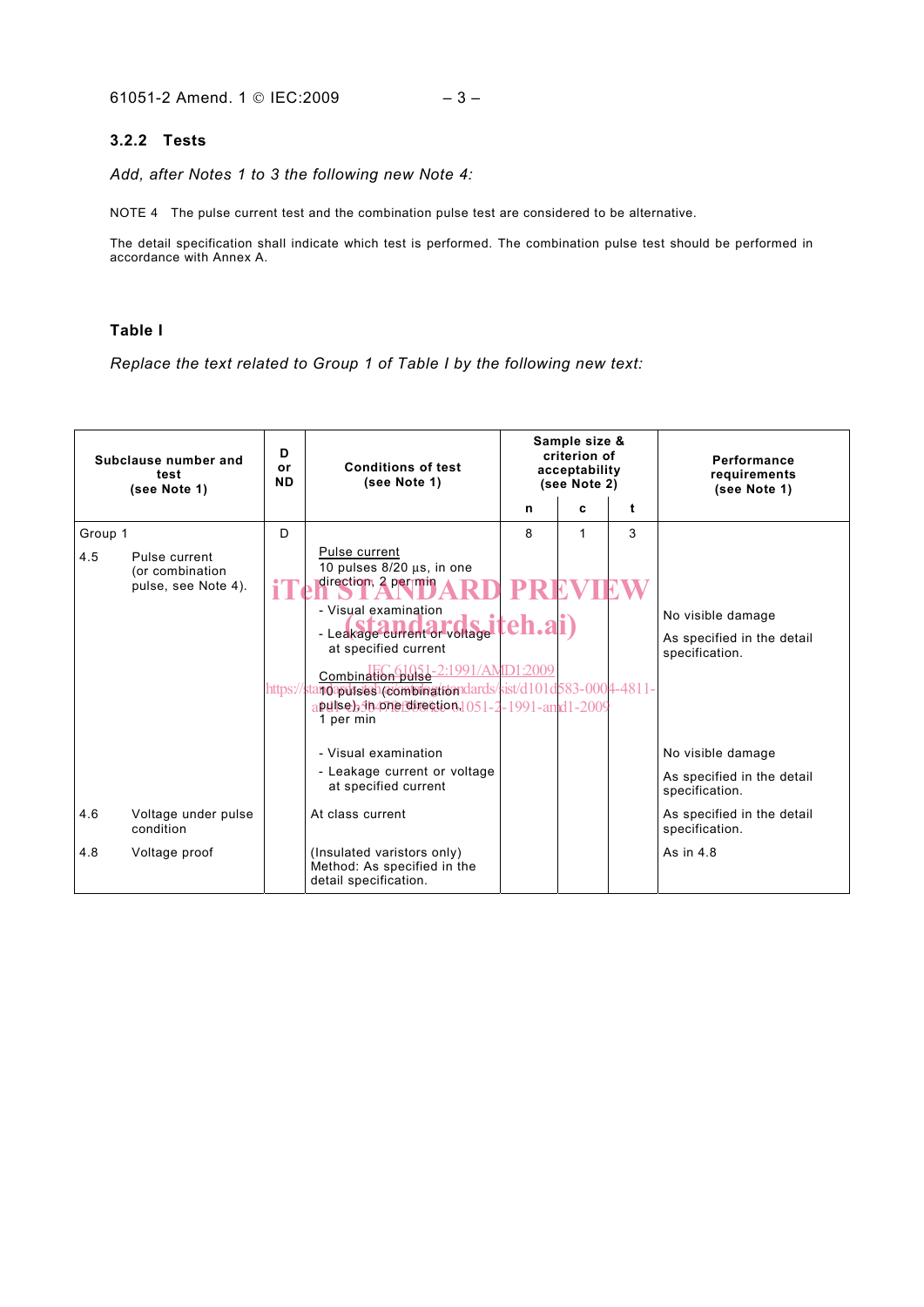*Add, after subclause 3.3.3, the following new Annex A:* 

# **Annex A**

# (informative)

# **Combination pulse testing**

# **A.1 Combination pulse**

The varistors shall be fixed in corrosion resistant clamps by their usual means. A preferred means of mounting is given in Annex A of IEC 61051-1:2007 for measurements in air and when self-heating may occur. The method in Annex A of IEC 61051-1:2007 shall be used in case of dispute.

# **A.2 Standard combination pulse**

The standard combination pulse defined in 2.2.29 of IEC 61051-1:2007 is used.

# **A.3 Tolerance**

| The following differences are accepted between specified values for the pulse currents and<br>those actually recorded, provided that the measuring system meets the requirements of<br>IEC 60060.                                                                                                |                                                                                                                              |                                     |  |  |  |  |
|--------------------------------------------------------------------------------------------------------------------------------------------------------------------------------------------------------------------------------------------------------------------------------------------------|------------------------------------------------------------------------------------------------------------------------------|-------------------------------------|--|--|--|--|
|                                                                                                                                                                                                                                                                                                  | IEC 61051-2:1991/AMD1:2009                                                                                                   |                                     |  |  |  |  |
|                                                                                                                                                                                                                                                                                                  | https://standards.iteh.ai/catalog/standa <b>voltagelwaveform</b> 004-4811-<br>a1d1-cb5b47fcf586/iec-61051-2f99912459t11-2009 | <b>Current waveform</b><br>for 8/20 |  |  |  |  |
| Peak value                                                                                                                                                                                                                                                                                       | $\pm 3 \%$                                                                                                                   | ±10%                                |  |  |  |  |
| Virtual front time $T_1$                                                                                                                                                                                                                                                                         | $\pm 30$ %                                                                                                                   | ±10%                                |  |  |  |  |
| Virtual time to half-value $T_2$                                                                                                                                                                                                                                                                 | ±20%                                                                                                                         | ±10%                                |  |  |  |  |
| A small overshoot or oscillations are tolerated provided that their single peak amplitude in the<br>neighbourhood of the peak of the pulse is not more than 5 % of the peak value. Any polarity<br>reversal after the current has fallen to zero should not be more than 20 % of the peak value. |                                                                                                                              |                                     |  |  |  |  |
| Application of the combination pulse<br>A.4                                                                                                                                                                                                                                                      |                                                                                                                              |                                     |  |  |  |  |
| The pulse current should not be measured by a device which has passed the approval<br>procedure referred to in IEC 60060.                                                                                                                                                                        |                                                                                                                              |                                     |  |  |  |  |
| The combination pulse shall be as defined in the detail specification.                                                                                                                                                                                                                           |                                                                                                                              |                                     |  |  |  |  |

#### A small overshoot or oscillations are tolerated provided that their single peak amplitude in the neighbourhood of the peak of the pulse is not more than 5 % of the peak value. Any polarity reversal after the current has fallen to zero should not be more than 20 % of the peak value.

# **A.4 Application of the combination pulse**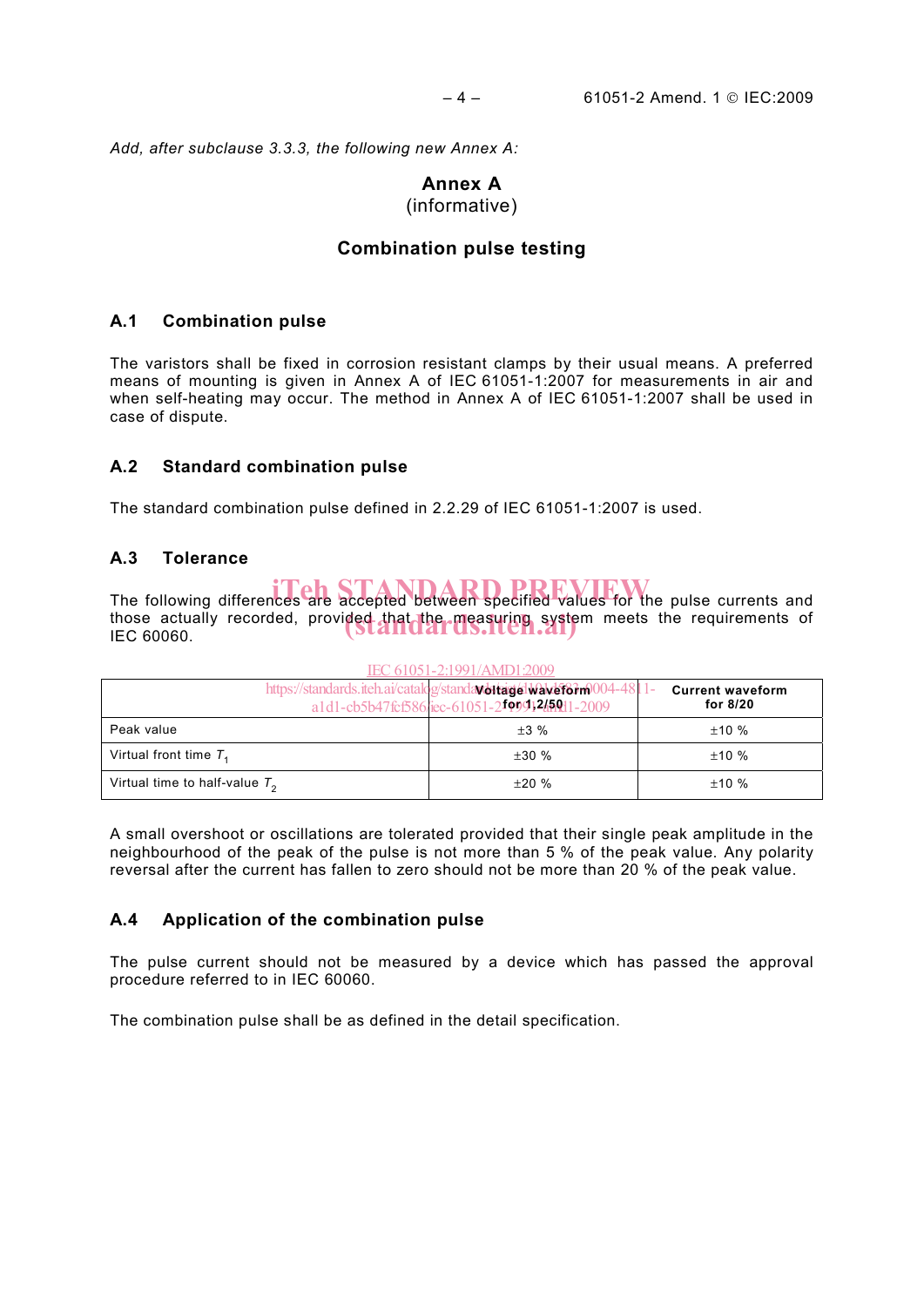61051-2 Amend. 1 © IEC:2009 – 5 –

*Add a bibliography as follows:* 

# **Bibliography**

 $\frac{1}{2}$ 

IEC 61051-1:2007, *Varistors for use in electronic equipment – Part 1: Generic specification*

IEC 60060 (all parts), *High-voltage test techniques* 

# iTeh STANDARD PREVIEW (standards.iteh.ai)

IEC 61051-2:1991/AMD1:2009 https://standards.iteh.ai/catalog/standards/sist/d101d583-0004-4811 a1d1-cb5b47fcf586/iec-61051-2-1991-amd1-2009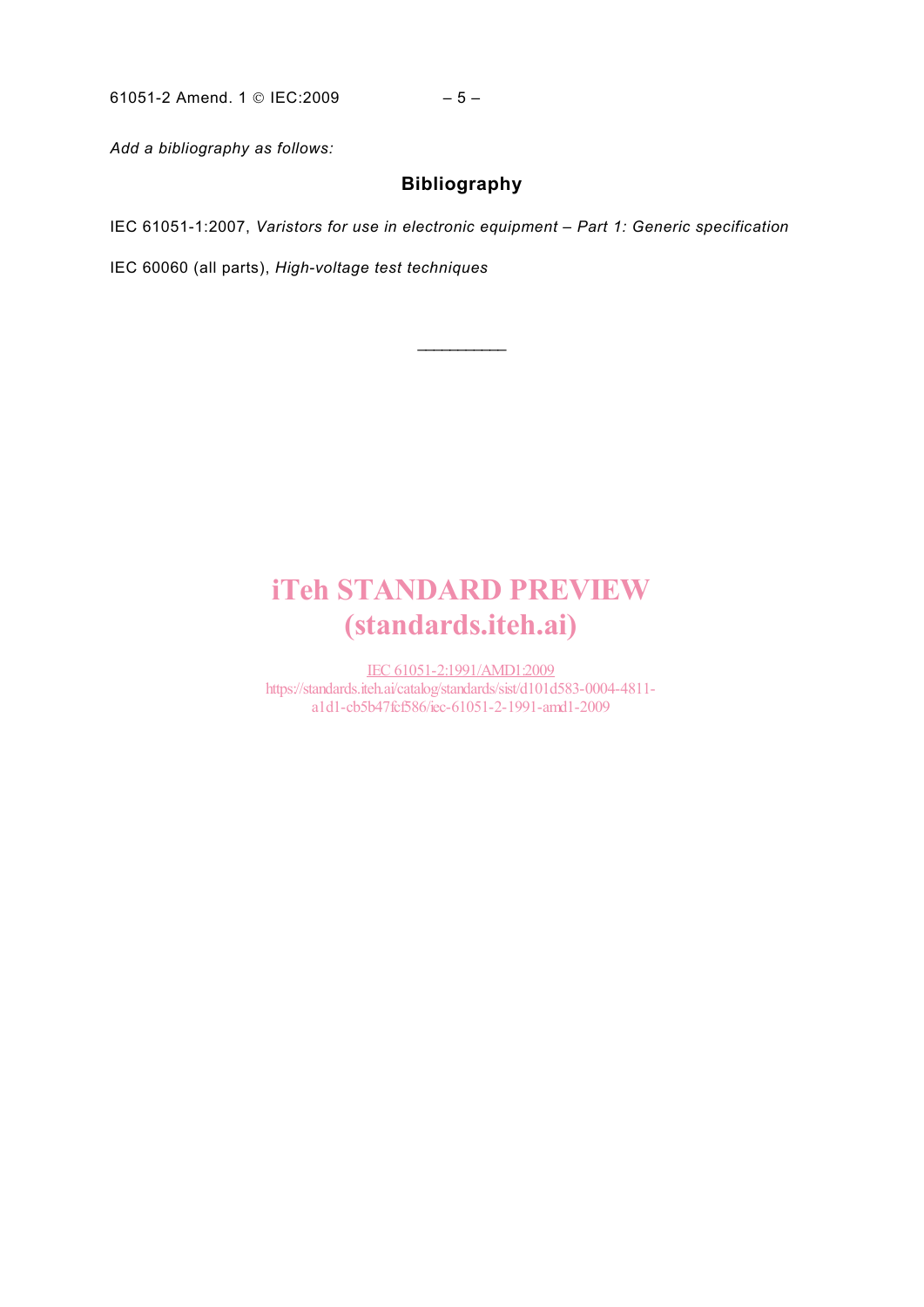# AVANT-PROPOS

Le présent amendement a été établi par le comité d'études 40 de la CEI: Condensateurs et résistances pour équipements électroniques.

Le texte du présent amendement est issu des documents suivants:

| CDV         | Rapport de vote |  |  |  |  |
|-------------|-----------------|--|--|--|--|
| 40/1931/CDV | 40/1974/RVC     |  |  |  |  |

Les rapports de vote indiqués dans le tableau ci-dessus donnent toute information sur le vote ayant abouti à l'approbation de cet amendement.

Le comité a décidé que le contenu du présent amendement et la publication de base ne seront pas modifié avant la date du résultat de la maintenance indiquée sur le site web de la CEI à l'adresse suivante: "http://webstore.iec.ch", dans les données liées à la publication spécifique. A cette date, la publication sera

- reconduite,
- supprimée,
- remplacée par une édition révisée, ou
- amendée. (stan<del>dards.itc</del>h.ai) iTeh STANDARD PREVIEW

#### **1.3 Documents de référence**  IEC 61051-2:1991/AMD1:2009

Ajouter la nouvelle référence suivante *catalog/standards/sist/d101d583-0004-4811*a1d1-cb5b47fcf586/iec-61051-2-1991-amd1-2009

CEI 60664-1:1992, *Coordination de l'isolement des matériels dans les systèmes (réseaux) à basse tension – Partie 1: Principes, exigences et essais*

*Ajouter, après le paragraphe 2.3.5, le nouveau paragraphe suivant*:

#### **2.3.6 Combinaison d'impulsion**

L'Annexe A, avec les précisions suivantes qui dépendent des conditions d'installation des appareils dans lesquels les varistances sont utilisées (voir 2.2.2 de la CEI 60664-1).

| Tension phase-neutre déduite de la tension<br>nominale c.a. ou c.c. jusqu'à et y compris | Combinaison d'impulsion<br>(fondée sur les catégories de surtensions I, Il et<br>III de la CEI 60664-1) |                       |                 |  |  |
|------------------------------------------------------------------------------------------|---------------------------------------------------------------------------------------------------------|-----------------------|-----------------|--|--|
|                                                                                          |                                                                                                         |                       | Ш               |  |  |
| 300 V                                                                                    | 1,5 kV/ 0,75 kA                                                                                         | $2,5$ kV /<br>1.25 kA | 4.0 kV / 2.0 kA |  |  |
| 600 V                                                                                    | 2,5 kV/ 1,25 kA                                                                                         | 4,0 kV / 2,0 kA       | 6.0 kV / 3.0 kA |  |  |